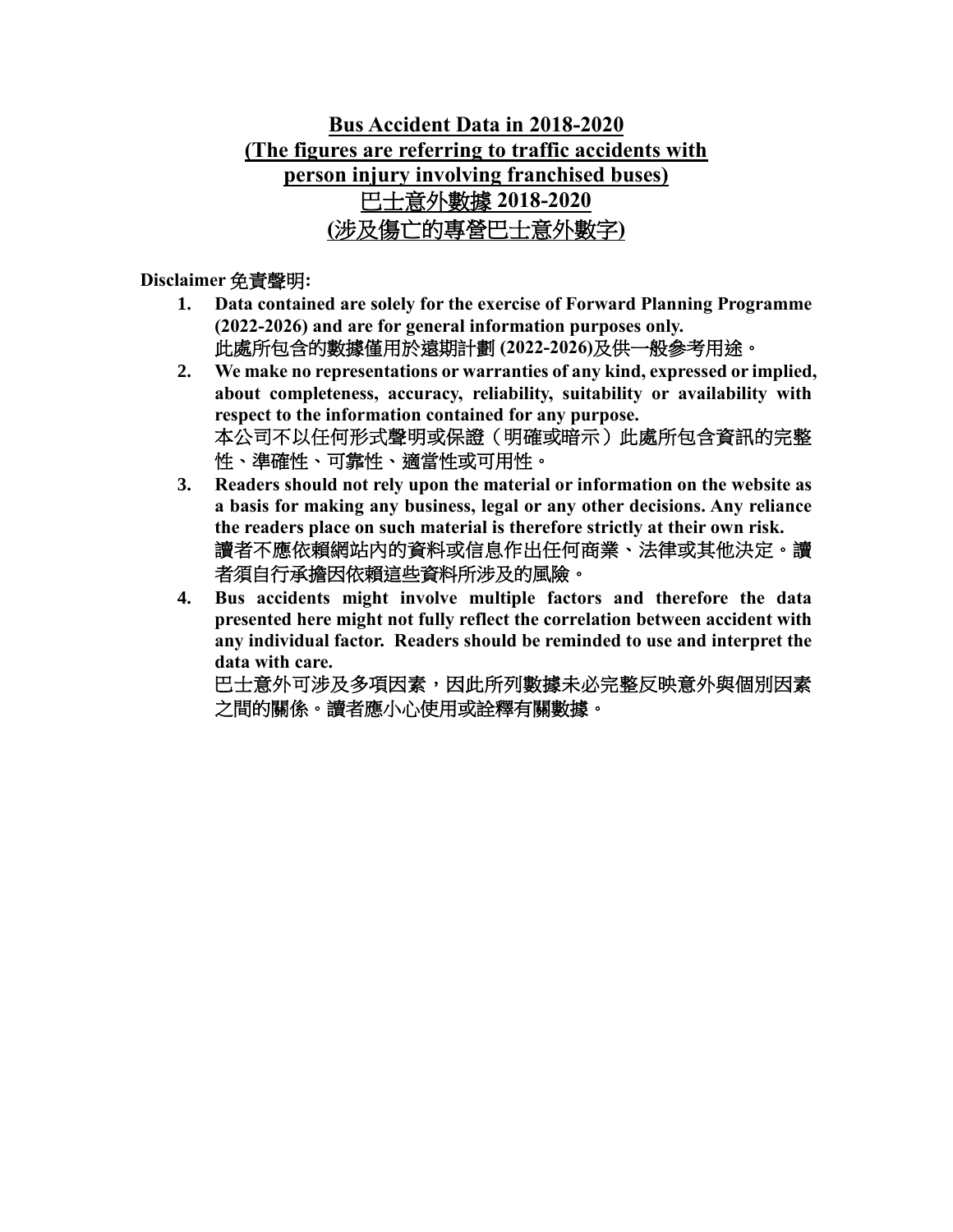**Table 1(a). Number of accidents involving franchised buses ("FBs") of KMB by severity**

|      | <b>Number of accidents involving FB</b><br>涉及專營巴士的意外宗數 |         |        |             |  |  |  |  |  |  |  |
|------|--------------------------------------------------------|---------|--------|-------------|--|--|--|--|--|--|--|
|      | Severity 嚴重程度                                          |         |        |             |  |  |  |  |  |  |  |
| Year | Fatal                                                  | Serious | Slight | Total<br>總計 |  |  |  |  |  |  |  |
| 年份   | 致命                                                     | 嚴重      | 輕微     |             |  |  |  |  |  |  |  |
| 2018 | 6                                                      | 99      | 1143   | 1248        |  |  |  |  |  |  |  |
| 2019 | 10                                                     | 109     | 1039   | 1158        |  |  |  |  |  |  |  |
| 2020 | 3                                                      | 59      | 718    | 780         |  |  |  |  |  |  |  |

Source : Transport Department

#### **Table 1(b). Number of accidents involving FBs of KMB per million vehicle-km by severity**

### 表 **1(b)**. 按嚴重程度劃分的涉及九巴專營巴士每百萬行車公里的意外宗 數

|      | Number of accidents involving FBs per million vehicle-km<br>涉及專營巴士每百萬行車公里的意外宗數 |         |        |      |  |  |  |  |  |  |  |
|------|--------------------------------------------------------------------------------|---------|--------|------|--|--|--|--|--|--|--|
|      | Severity 嚴重程度<br>Total                                                         |         |        |      |  |  |  |  |  |  |  |
| Year | Fatal                                                                          | Serious | Slight | 總計   |  |  |  |  |  |  |  |
| 年份   | 致命                                                                             | 嚴重      | 輕微     |      |  |  |  |  |  |  |  |
| 2018 | 0.02                                                                           | 0.30    | 3.44   | 3.76 |  |  |  |  |  |  |  |
| 2019 | 0.03                                                                           | 0.32    | 3.09   | 3.45 |  |  |  |  |  |  |  |
| 2020 |                                                                                | 0.19    | 2.30   | 2.50 |  |  |  |  |  |  |  |

Source : Transport Department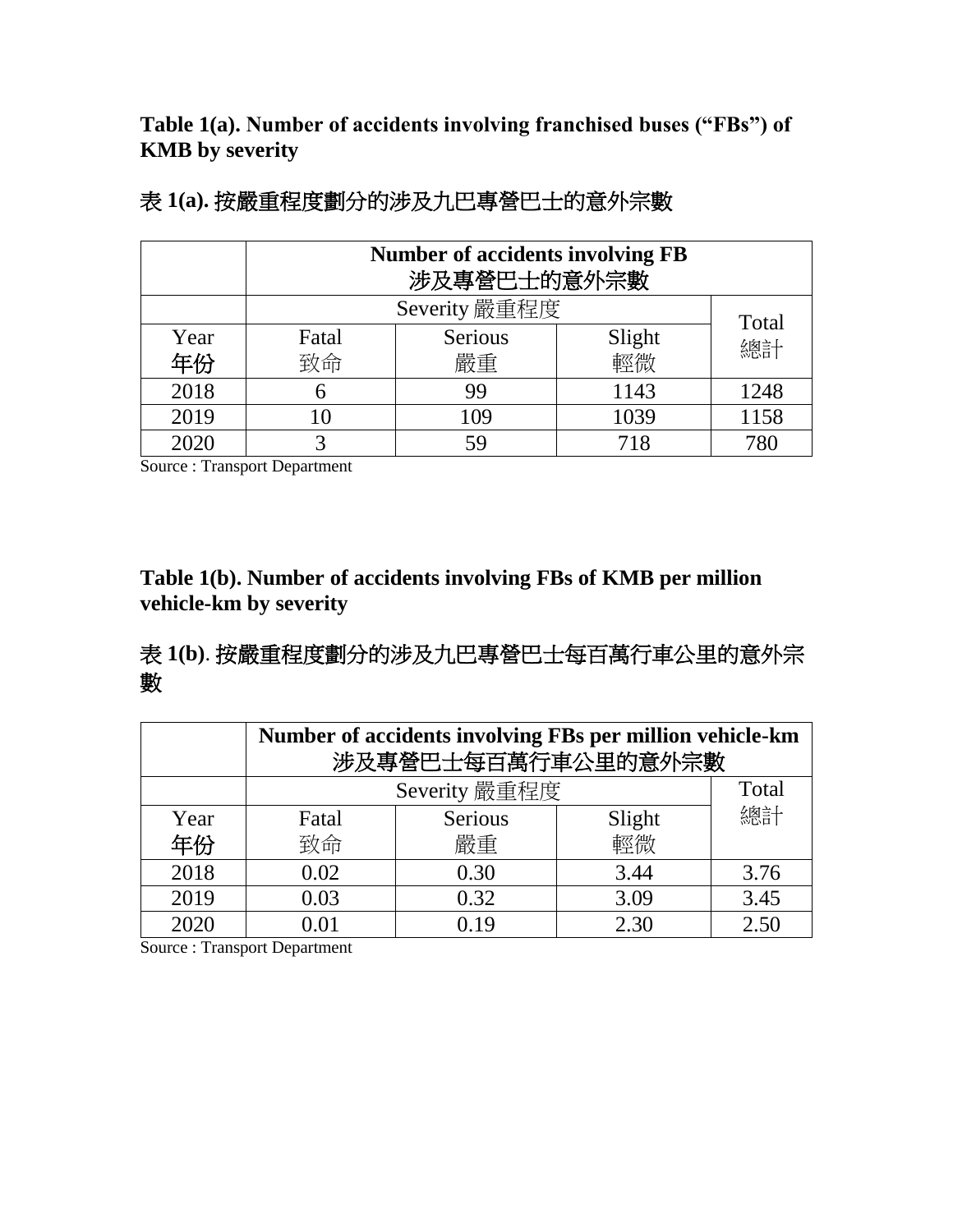**Table 2(a). Number of FBs of KMB involved by severity and driver contributory factors**

## 表 **2(a).** 按嚴重程度及涉及意外的駕駛者因素劃分的九巴涉及意外的專營巴士車輛數字

|                                        |                |                |                |                |                |                |      | Number of FBs involved 涉及意外的專營巴士車輛數字 |      |      |       |      |
|----------------------------------------|----------------|----------------|----------------|----------------|----------------|----------------|------|--------------------------------------|------|------|-------|------|
|                                        |                | Fatal          |                |                | Serious        |                |      | Slight                               |      |      | Total |      |
|                                        |                | 致命             |                |                | 嚴重             |                |      | 輕微                                   |      |      | 總計    |      |
| Year 年份                                | 2018           | 2019           | 2020           | 2018           | 2019           | 2020           | 2018 | 2019                                 | 2020 | 2018 | 2019  | 2020 |
| 1. Factors not related to Bus Captains |                |                |                |                |                |                |      |                                      |      |      |       |      |
| 不涉及巴士車長的因素                             | 3              | 5              |                | 78             | 85             | 50             | 898  | 842                                  | 546  | 979  | 932   | 597  |
| 2. Factors related to Bus Captains     |                |                |                |                |                |                |      |                                      |      |      |       |      |
| 涉及巴士車長的因素                              | 3              | 5 <sup>5</sup> | $\overline{2}$ | 22             | 23             | 11             | 248  | 209                                  | 173  | 273  | 237   | 186  |
| 2.1 Distance from front vehicle        |                |                |                |                |                |                |      |                                      |      |      |       |      |
| 與前面的車輛之間的距離                            | $\overline{0}$ | $\overline{0}$ | $\overline{0}$ | 4              | 4              |                | 67   | 35                                   | 33   | 71   | 39    | 34   |
| 2.2 Lane changing                      |                |                |                |                |                |                |      |                                      |      |      |       |      |
| 轉換行車線                                  | $\overline{0}$ | $\overline{0}$ | $\overline{0}$ | $\overline{2}$ | $\overline{2}$ | $\overline{0}$ | 25   | 36                                   | 27   | 27   | 38    | 27   |
| 2.3 Use of Brake                       |                |                |                |                |                |                |      |                                      |      |      |       |      |
| 使用剎車掣                                  | $\overline{0}$ |                | $\theta$       | $\overline{2}$ |                | $\overline{2}$ | 46   | 34                                   | 40   | 48   | 36    | 42   |
| 2.4 Insufficient Lookout               |                |                |                |                |                |                |      |                                      |      |      |       |      |
| 注視不足                                   |                |                | $\overline{2}$ | 6              | 8              | 3              | 31   | 38                                   | 24   | 38   | 47    | 29   |
| 2.5 Other                              |                |                |                |                |                |                |      |                                      |      |      |       |      |
| 其他                                     | $\overline{2}$ | 3              | $\overline{0}$ | 8              | 8              | 5              | 79   | 66                                   | 49   | 89   | 77    | 54   |
| <b>Total</b>                           |                |                |                |                |                |                |      |                                      |      |      |       |      |
| 總計                                     | 6              | 10             | 3              | 100            | 108            | 61             | 1146 | 1051                                 | 719  | 1252 | 1169  | 783  |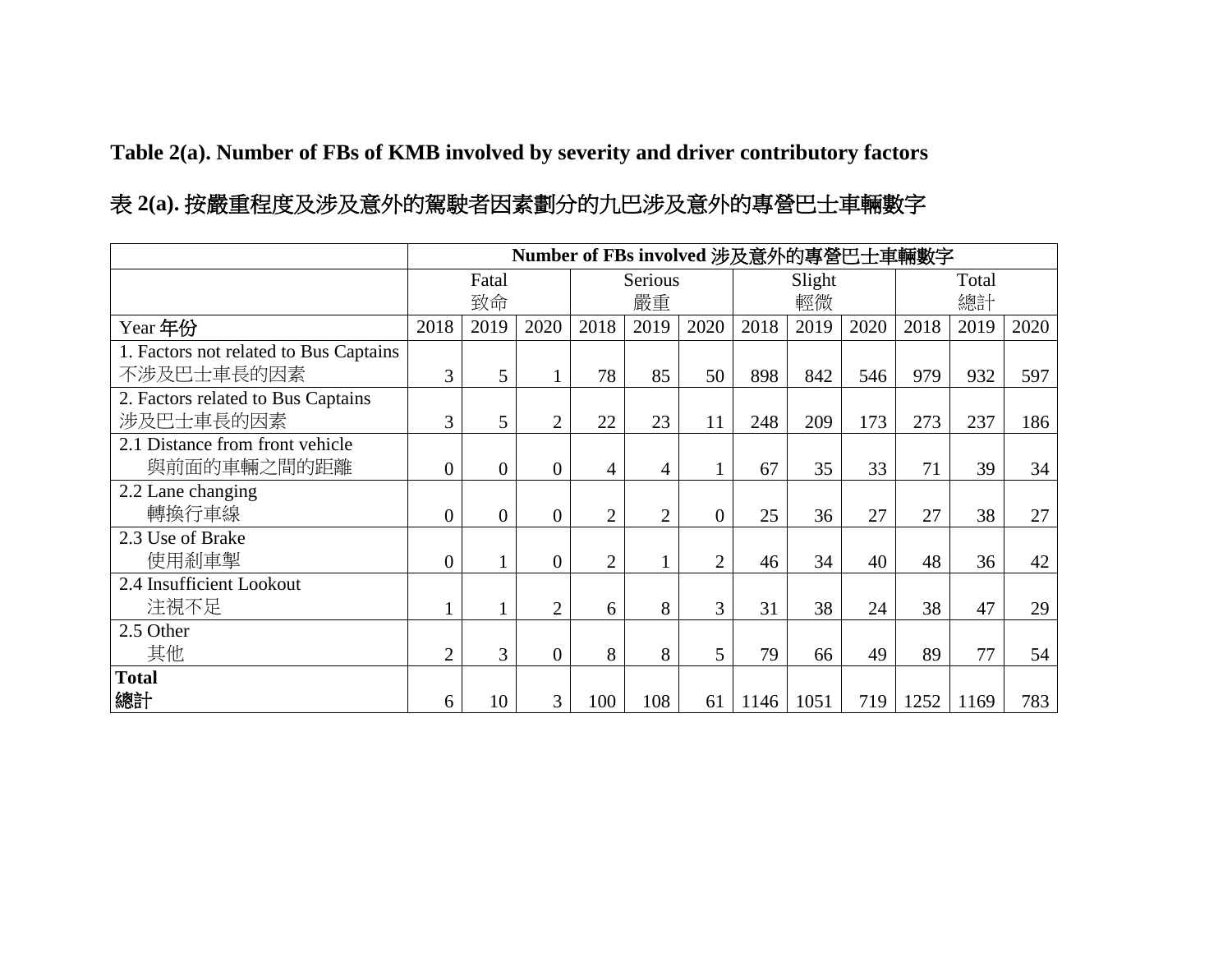**Table 2(b). Number of FBs of KMB involved per million veh-km by severity and driver contributory factors**

表 **2(b).** 按嚴重程度及涉及意外的駕駛者因素劃分的九巴每百萬行車公里涉及意外的專營巴士車輛數字

|                                                      |      |             |      |      |               |      |      |              | Number of FBs involved per million veh-km<br>每百萬行車公里涉及意外的專營巴士車輛數字 |      |             |      |
|------------------------------------------------------|------|-------------|------|------|---------------|------|------|--------------|-------------------------------------------------------------------|------|-------------|------|
|                                                      |      | Fatal<br>致命 |      |      | Serious<br>嚴重 |      |      | Slight<br>輕微 |                                                                   |      | Total<br>總計 |      |
| Year 年份                                              | 2018 | 2019        | 2020 | 2018 | 2019          | 2020 | 2018 | 2019         | 2020                                                              | 2018 | 2019        | 2020 |
| 1. Factors not related to Bus Captains<br>不涉及巴士車長的因素 | 0.01 | 0.01        | 0.00 | 0.24 | 0.25          | 0.16 | 2.71 | 2.51         | 1.75                                                              | 2.95 | 2.77        | 1.91 |
| 2. Factors related to Bus Captains<br>涉及巴士車長的因素      | 0.01 | 0.01        | 0.01 | 0.07 | 0.07          | 0.04 | 0.75 | 0.62         | 0.55                                                              | 0.82 | 0.71        | 0.60 |
| 2.1 Distance from front vehicle<br>與前面的車輛之間的距離       | 0.00 | 0.00        | 0.00 | 0.01 | 0.01          | 0.00 | 0.20 | 0.10         | 0.11                                                              | 0.21 | 0.12        | 0.11 |
| 2.2 Lane changing<br>轉換行車線                           | 0.00 | 0.00        | 0.00 | 0.01 | 0.01          | 0.00 | 0.08 | 0.11         | 0.09                                                              | 0.08 | 0.11        | 0.09 |
| 2.3 Use of Brake<br>使用剎車掣                            | 0.00 | 0.00        | 0.00 | 0.01 | 0.00          | 0.01 | 0.14 | 0.10         | 0.13                                                              | 0.14 | 0.11        | 0.13 |
| 2.4 Insufficient Lookout<br>注視不足                     | 0.00 | 0.00        | 0.01 | 0.02 | 0.02          | 0.01 | 0.09 | 0.11         | 0.08                                                              | 0.11 | 0.14        | 0.09 |
| 2.5 Other<br>其他                                      | 0.01 | 0.01        | 0.00 | 0.02 | 0.02          | 0.02 | 0.24 | 0.20         | 0.16                                                              | 0.27 | 0.23        | 0.17 |
| <b>Total</b><br>總計                                   | 0.02 | 0.03        | 0.01 | 0.30 | 0.32          | 0.20 | 3.45 | 3.13         | 2.30                                                              | 3.77 | 3.48        | 2.51 |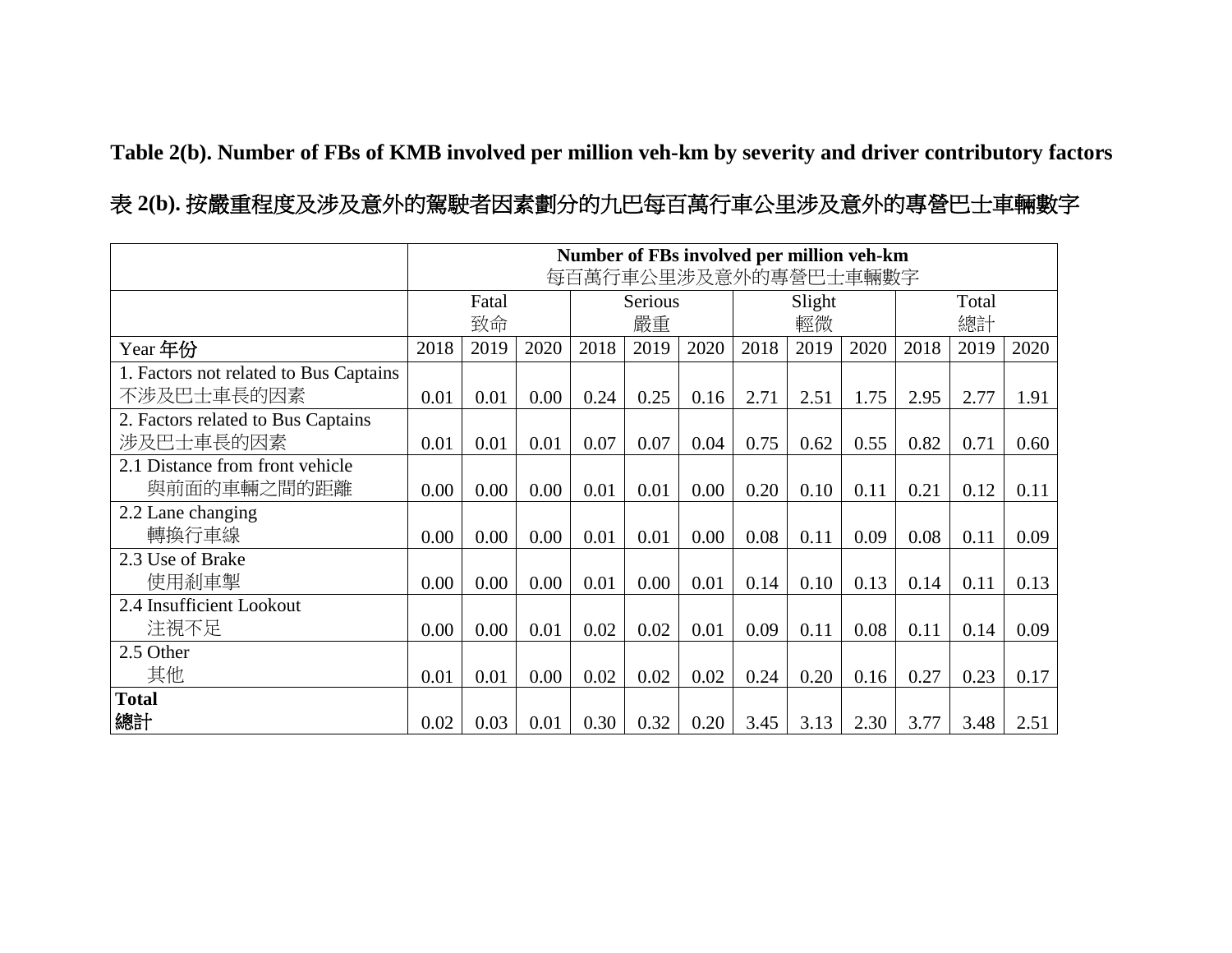**Table 3(a). Number of FB passenger casualties by nature and contributory factors**

|                                                         |                |                                               |                  |                | <b>Number of FB passenger casualties</b>                               | 專營巴士乘客傷亡數字     |                |                          |                |                    |                |                  |
|---------------------------------------------------------|----------------|-----------------------------------------------|------------------|----------------|------------------------------------------------------------------------|----------------|----------------|--------------------------|----------------|--------------------|----------------|------------------|
|                                                         |                | Lost balance on<br>stairway<br>在車廂內樓梯<br>失去平衡 |                  |                | <b>Lost balance elsewhere</b><br>except stairway<br>在車廂內 (非樓梯)<br>失去平衡 |                |                | Injured by door<br>被車門弄傷 |                | <b>Total</b><br>總計 |                |                  |
| Year 年份                                                 | 2018           | 2019                                          | 2020             | 2018           | 2019                                                                   | 2020           | 2018           | 2019                     | 2020           | 2018               | 2019           | 2020             |
| 1. Factors not related to Bus<br>Captains<br>不涉及巴士車長的因素 | 119            | 97                                            | 79               | 563            | 565                                                                    | 328            | 16             | 11                       | 8              | 698                | 673            | 415              |
| 2. Factors related to Bus Captains<br>涉及巴士車長的因素         | $\overline{2}$ | $\overline{0}$                                | $\overline{0}$   | 49             | 30                                                                     | 38             | 27             | 15                       | 10             | 78                 | 45             | 48               |
| 2.1 Distance from front vehicle<br>與前面車輛之間的距離           | $\overline{0}$ | $\overline{0}$                                | $\boldsymbol{0}$ | $\overline{0}$ | $\boldsymbol{0}$                                                       | $\overline{0}$ | $\theta$       | $\theta$                 | $\Omega$       | $\theta$           | $\overline{0}$ | $\overline{0}$   |
| 2.2 Lane changing<br>轉換行車線                              | $\overline{0}$ | $\overline{0}$                                | $\overline{0}$   | $\overline{0}$ | $\overline{0}$                                                         | $\overline{0}$ | $\overline{0}$ | $\theta$                 | $\Omega$       | $\Omega$           | $\theta$       | $\boldsymbol{0}$ |
| 2.3 Use of Brake<br>使用剎車掣                               | 2              | $\overline{0}$                                | $\overline{0}$   | 40             | 22                                                                     | 31             | $\mathbf{0}$   | $\overline{0}$           | $\overline{0}$ | 42                 | 22             | 31               |
| 2.4 Other<br>其他                                         | $\overline{0}$ | $\overline{0}$                                | $\overline{0}$   | 9              | 8                                                                      | $\overline{7}$ | 27             | 15                       | 10             | 36                 | 23             | 17               |
| <b>Total</b><br> 總計                                     | 121            | 97                                            | 79               | 612            | 595                                                                    | 366            | 43             | 26                       | 18             | 776                | 718            | 463              |

# 表 **3(a).** 按性質及涉及意外的因素劃分的專營巴士乘客傷亡數字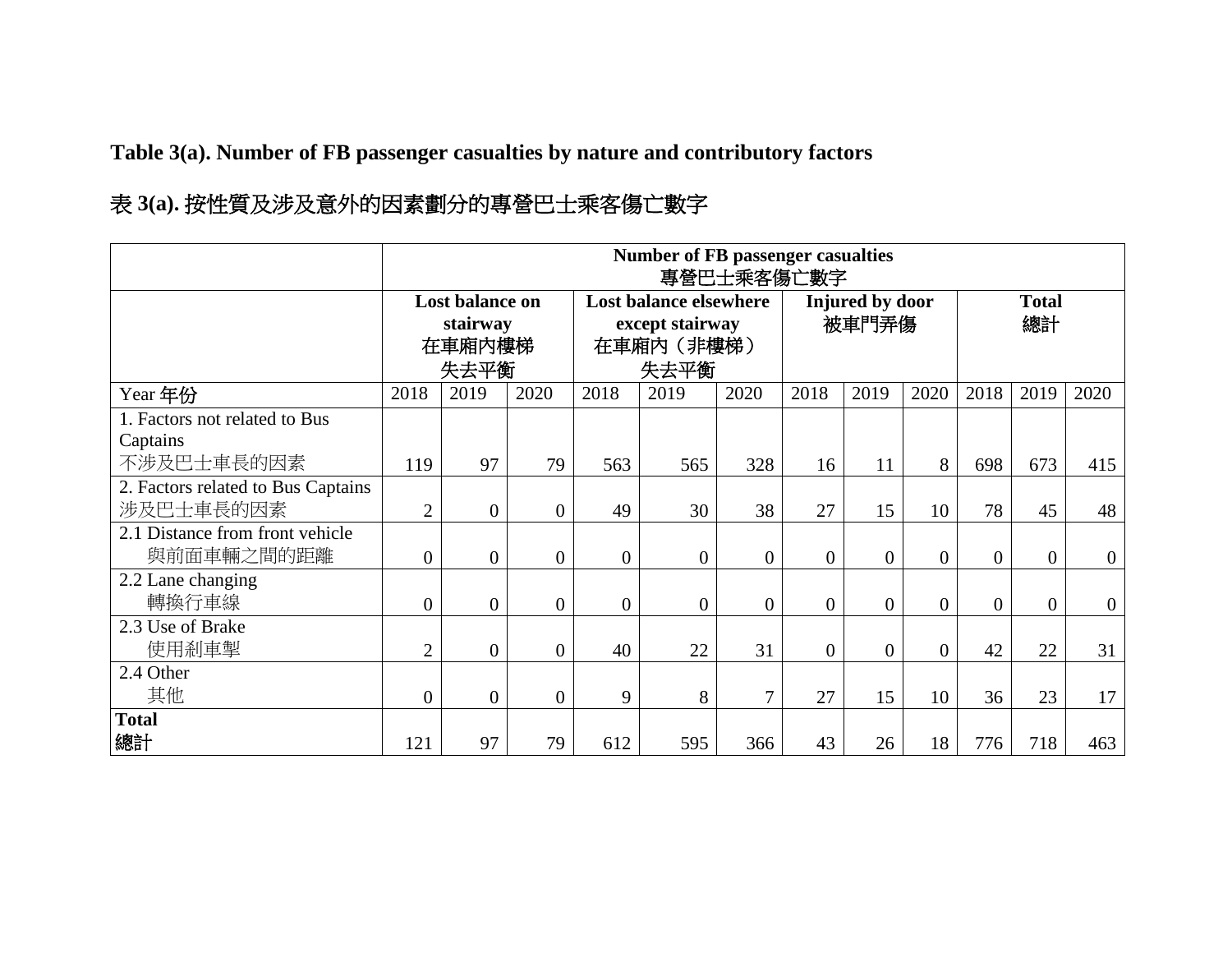**Table 3(b). Number of FB passenger casualties per million passengers by nature and contributory factors**

| 表 3(b). 按性質及涉及意外的因素劃分的每百萬專營巴士乘客的傷亡數字 |  |  |  |  |  |
|--------------------------------------|--|--|--|--|--|
|--------------------------------------|--|--|--|--|--|

|                               |      | Number of FB passenger casualties per million passengers carried<br>每百萬專營巴士乘客的傷亡數字 |      |                               |                 |      |      |                 |      |      |              |      |  |
|-------------------------------|------|------------------------------------------------------------------------------------|------|-------------------------------|-----------------|------|------|-----------------|------|------|--------------|------|--|
|                               |      |                                                                                    |      |                               |                 |      |      |                 |      |      |              |      |  |
|                               |      | Lost balance on stairway                                                           |      | <b>Lost balance elsewhere</b> |                 |      |      | Injured by door |      |      | <b>Total</b> |      |  |
|                               |      | 在車廂內樓梯                                                                             |      |                               | except stairway |      |      | 被車門弄傷           |      | 總計   |              |      |  |
|                               |      | 失去平衡                                                                               |      |                               | 在車廂內 (非樓梯)      |      |      |                 |      |      |              |      |  |
|                               |      |                                                                                    |      |                               | 失去平衡            |      |      |                 |      |      |              |      |  |
| Year 年份                       | 2018 | 2019                                                                               | 2020 | 2018                          | 2019            | 2020 | 2018 | 2019            | 2020 | 2018 | 2019         | 2020 |  |
| 1. Factors not related to Bus |      |                                                                                    |      |                               |                 |      |      |                 |      |      |              |      |  |
| Captains                      |      |                                                                                    |      |                               |                 |      |      |                 |      |      |              |      |  |
| 不涉及巴士車長的因素                    | 0.12 | 0.09                                                                               | 0.10 | 0.55                          | 0.55            | 0.42 | 0.02 | 0.01            | 0.01 | 0.68 | 0.66         | 0.53 |  |
| 2. Factors related to Bus     |      |                                                                                    |      |                               |                 |      |      |                 |      |      |              |      |  |
| Captains                      |      |                                                                                    |      |                               |                 |      |      |                 |      |      |              |      |  |
| 涉及巴士車長的因素                     | 0.00 | 0.00                                                                               | 0.00 | 0.05                          | 0.03            | 0.05 | 0.03 | 0.01            | 0.01 | 0.08 | 0.04         | 0.06 |  |
| 2.1 Distance from front       |      |                                                                                    |      |                               |                 |      |      |                 |      |      |              |      |  |
| vehicle                       |      |                                                                                    |      |                               |                 |      |      |                 |      |      |              |      |  |
| 與前面車輛之間的距離                    | 0.00 | 0.00                                                                               | 0.00 | 0.00                          | 0.00            | 0.00 | 0.00 | 0.00            | 0.00 | 0.00 | 0.00         | 0.00 |  |
| 2.2 Lane changing             |      |                                                                                    |      |                               |                 |      |      |                 |      |      |              |      |  |
| 轉換行車線                         | 0.00 | 0.00                                                                               | 0.00 | 0.00                          | 0.00            | 0.00 | 0.00 | 0.00            | 0.00 | 0.00 | 0.00         | 0.00 |  |
| 2.3 Use of Brake              |      |                                                                                    |      |                               |                 |      |      |                 |      |      |              |      |  |
| 使用剎車掣                         | 0.00 | 0.00                                                                               | 0.00 | 0.04                          | 0.02            | 0.04 | 0.00 | 0.00            | 0.00 | 0.04 | 0.02         | 0.04 |  |
| 2.4 Other                     |      |                                                                                    |      |                               |                 |      |      |                 |      |      |              |      |  |
| 其他                            | 0.00 | 0.00                                                                               | 0.00 | 0.01                          | 0.01            | 0.01 | 0.03 | 0.01            | 0.01 | 0.04 | 0.02         | 0.02 |  |
| <b>Total</b>                  |      |                                                                                    |      |                               |                 |      |      |                 |      |      |              |      |  |
| 總計                            | 0.12 | 0.09                                                                               | 0.10 | 0.60                          | 0.58            | 0.47 | 0.04 | 0.03            | 0.02 | 0.76 | 0.70         | 0.60 |  |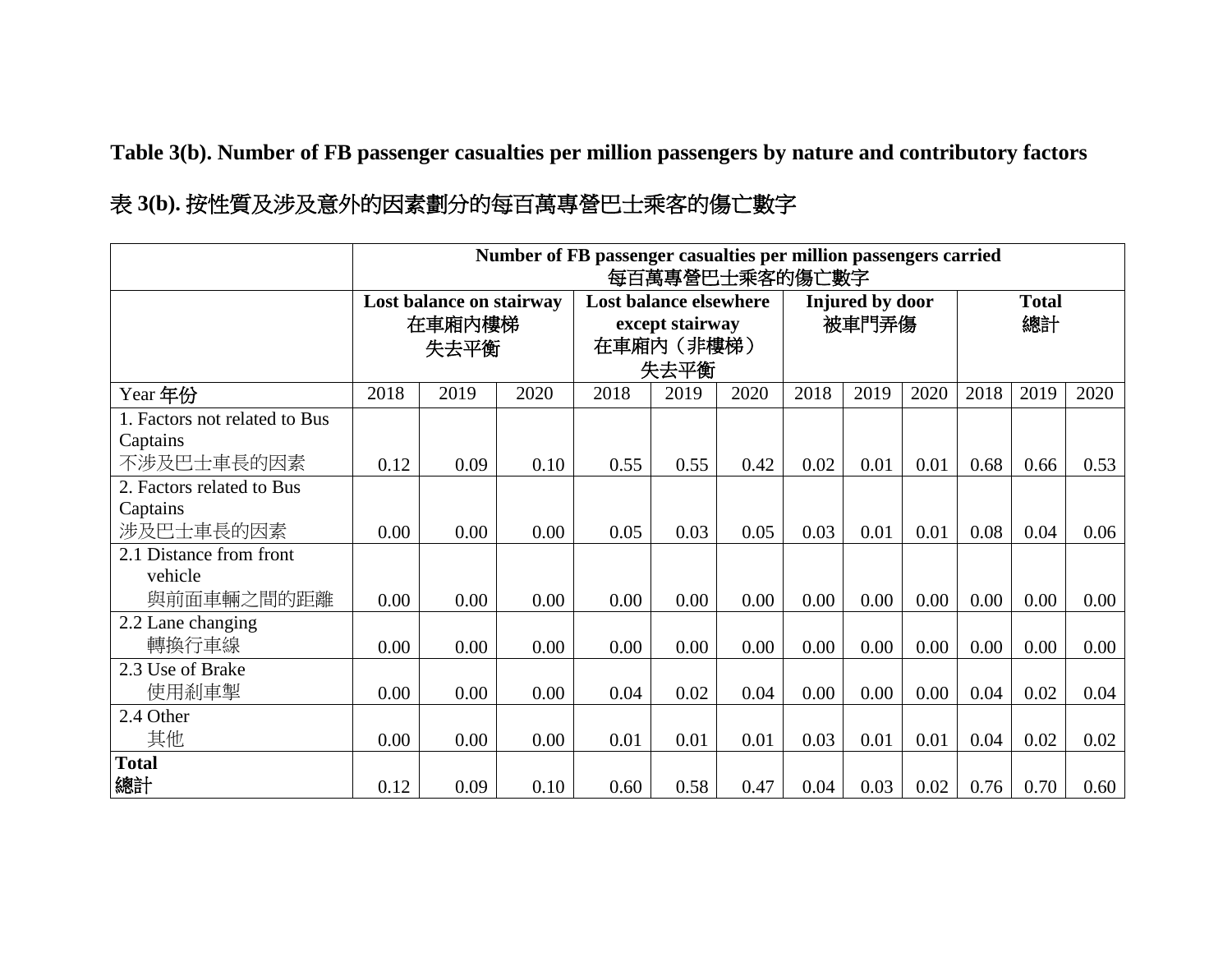**Table 4 (a). Number of FBs of KMB involved by vehicle collision type and driver contributory factors**

|                                                         |                |                                           |                |      |                                               |      | <b>Number of FBs involved</b><br>涉及意外的專營巴士車輛數字 |                                    |                |              |                                  |                |
|---------------------------------------------------------|----------------|-------------------------------------------|----------------|------|-----------------------------------------------|------|------------------------------------------------|------------------------------------|----------------|--------------|----------------------------------|----------------|
|                                                         |                | FB collide with<br>Pedestrian<br>專營巴士碰撞行人 |                |      | FB collide with<br><b>Vehicle</b><br>專營巴士碰撞車輛 |      |                                                | FB collide with Object<br>專營巴士碰撞物件 |                |              | FB without collision<br>專營巴士沒有碰撞 |                |
| Year 年份                                                 | 2018           | 2019                                      | 2020           | 2018 | 2019                                          | 2020 | 2018                                           | 2019                               | 2020           | 2018         | 2019                             | 2020           |
| 1. Factors not related to Bus<br>Captains<br>不涉及巴士車長的因素 | 32             | 39                                        | 23             | 290  | 270                                           | 185  | $\overline{7}$                                 | 1                                  | 3              | 650          | 622                              | 386            |
| 2. Factors related to Bus                               |                |                                           |                |      |                                               |      |                                                |                                    |                |              |                                  |                |
| Captains<br>涉及巴士車長的因素                                   | 16             | 16                                        | 5              | 171  | 158                                           | 121  | 16                                             | 20                                 | 13             | 70           | 43                               | 47             |
| 2.1 Distance from front<br>vehicle<br>與前面車輛之間的距         |                |                                           |                |      |                                               |      |                                                |                                    |                |              |                                  |                |
| 離                                                       | $\overline{0}$ | $\overline{0}$                            | $\overline{0}$ | 71   | 39                                            | 34   | $\overline{0}$                                 | $\overline{0}$                     | $\overline{0}$ | $\mathbf{0}$ | $\overline{0}$                   | $\overline{0}$ |
| 2.2 Lane changing<br>轉換行車線                              | $\overline{0}$ | $\overline{0}$                            | $\overline{0}$ | 31   | 44                                            | 27   | $\overline{0}$                                 | $\boldsymbol{0}$                   | $\overline{0}$ | $\mathbf{0}$ | $\overline{2}$                   | $\overline{2}$ |
| 2.3 Use of Brake<br>使用剎車掣                               | $\overline{0}$ | $\overline{0}$                            | $\overline{0}$ | 11   | 16                                            | 14   |                                                | 3                                  | $\overline{0}$ | 36           | 17                               | 28             |
| 2.4 Other                                               |                |                                           |                |      |                                               |      |                                                |                                    |                |              |                                  |                |
| 其他                                                      | 16             | 16                                        | 5              | 58   | 59                                            | 46   | 15                                             | 17                                 | 13             | 34           | 24                               | 17             |
| <b>Total</b><br>總計                                      | 48             | 55                                        | 28             | 461  | 428                                           | 306  | 23                                             | 21                                 | 16             | 720          | 665                              | 433            |

表 **4(a).** 按意外碰撞類別及涉及意外的駕駛者因素劃分的九巴涉及意外的專營巴士車輛數字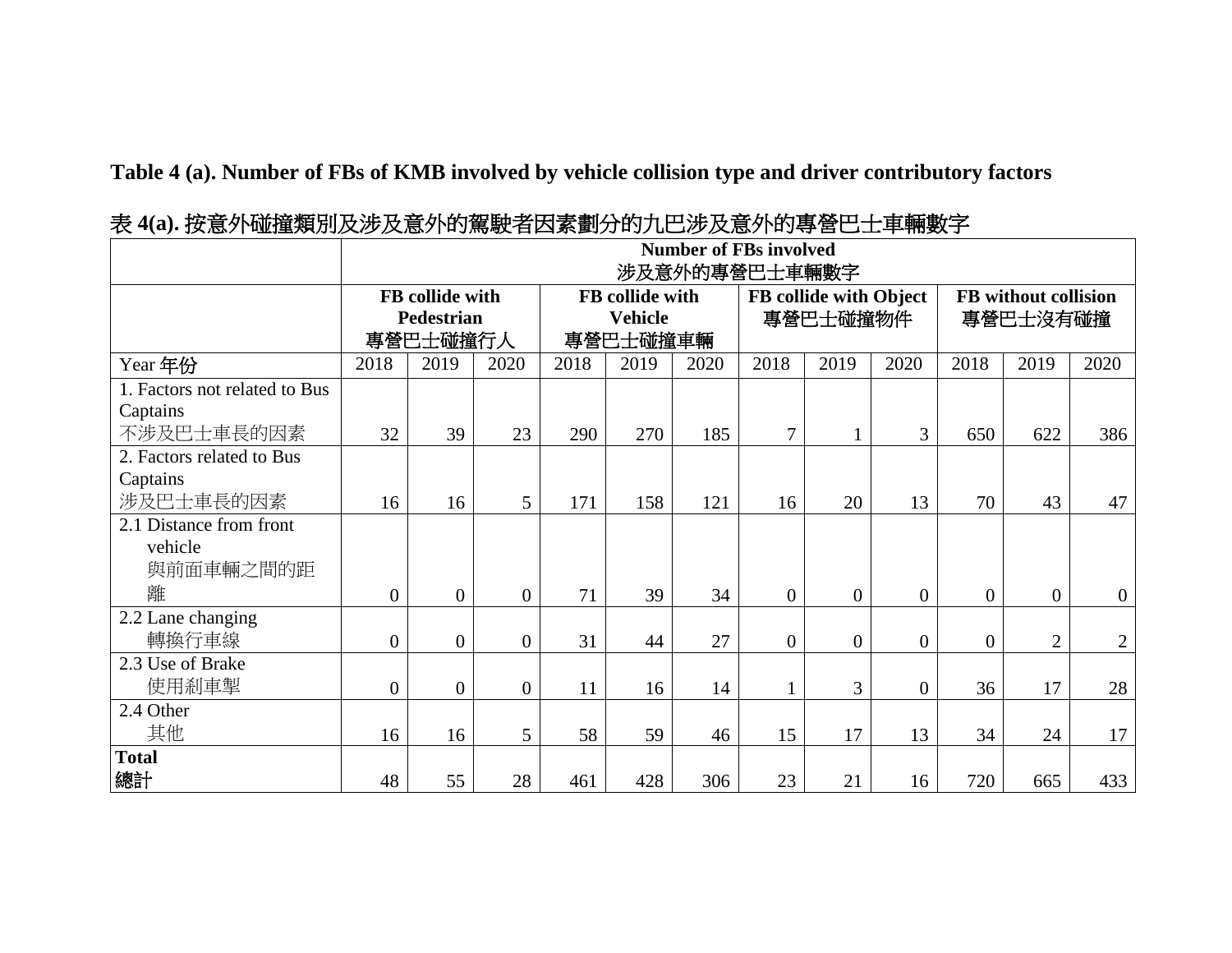**Table 4(b). Number of FBs of KMB involved per million veh-km by vehicle collision type and driver contributory factor**

表 **4(b).** 按意外碰撞類別及涉及意外的駕駛者因素劃分的九巴每百萬行車公里涉及意外的專營巴士車輛數 字

|                                 |      |                        |      |      |                        |      | Number of FBs involved per million veh-km<br>每百萬行車公里涉及意外的專營巴士車輛數字 |                        |      |          |                      |      |
|---------------------------------|------|------------------------|------|------|------------------------|------|-------------------------------------------------------------------|------------------------|------|----------|----------------------|------|
|                                 |      | <b>FB</b> collide with |      |      | <b>FB</b> collide with |      |                                                                   | FB collide with Object |      |          | FB without collision |      |
|                                 |      | <b>Pedestrian</b>      |      |      | <b>Vehicle</b>         |      | 專營巴士碰撞物件                                                          |                        |      | 專營巴士沒有碰撞 |                      |      |
|                                 |      | 專營巴士碰撞行人               |      |      | 專營巴士碰撞車輛               |      |                                                                   |                        |      |          |                      |      |
| Year 年份                         | 2018 | 2019                   | 2020 | 2018 | 2019                   | 2020 | 2018                                                              | 2019                   | 2020 | 2018     | 2019                 | 2020 |
| 1. Factors not related to Bus   |      |                        |      |      |                        |      |                                                                   |                        |      |          |                      |      |
| Captains                        |      |                        |      |      |                        |      |                                                                   |                        |      |          |                      |      |
| 不涉及巴士車長的因素                      | 0.10 | 0.12                   | 0.07 | 0.87 | 0.80                   | 0.59 | 0.02                                                              | 0.00                   | 0.01 | 1.96     | 1.85                 | 1.24 |
| 2. Factors related to Bus       |      |                        |      |      |                        |      |                                                                   |                        |      |          |                      |      |
| Captains                        |      |                        |      |      |                        |      |                                                                   |                        |      |          |                      |      |
| 涉及巴士車長的因素                       | 0.05 | 0.05                   | 0.02 | 0.52 | 0.47                   | 0.39 | 0.05                                                              | 0.06                   | 0.04 | 0.21     | 0.13                 | 0.15 |
| 2.5 Distance from front vehicle |      |                        |      |      |                        |      |                                                                   |                        |      |          |                      |      |
| 與前面車輛之間的距離                      | 0.00 | 0.00                   | 0.00 | 0.21 | 0.12                   | 0.11 | 0.00                                                              | 0.00                   | 0.00 | 0.00     | 0.00                 | 0.00 |
| 2.6 Lane changing               |      |                        |      |      |                        |      |                                                                   |                        |      |          |                      |      |
| 轉換行車線                           | 0.00 | 0.00                   | 0.00 | 0.09 | 0.13                   | 0.09 | 0.00                                                              | 0.00                   | 0.00 | 0.00     | 0.01                 | 0.01 |
| 2.7 Use of Brake                |      |                        |      |      |                        |      |                                                                   |                        |      |          |                      |      |
| 使用剎車掣                           | 0.00 | 0.00                   | 0.00 | 0.03 | 0.05                   | 0.04 | 0.00                                                              | 0.01                   | 0.00 | 0.11     | 0.05                 | 0.09 |
| 2.8 Other                       |      |                        |      |      |                        |      |                                                                   |                        |      |          |                      |      |
| 其他                              | 0.05 | 0.05                   | 0.02 | 0.17 | 0.18                   | 0.15 | 0.05                                                              | 0.05                   | 0.04 | 0.10     | 0.07                 | 0.05 |
| <b>Total</b>                    |      |                        |      |      |                        |      |                                                                   |                        |      |          |                      |      |
| 總計                              | 0.14 | 0.16                   | 0.09 | 1.39 | 1.27                   | 0.98 | 0.07                                                              | 0.06                   | 0.05 | 2.17     | 1.98                 | 1.39 |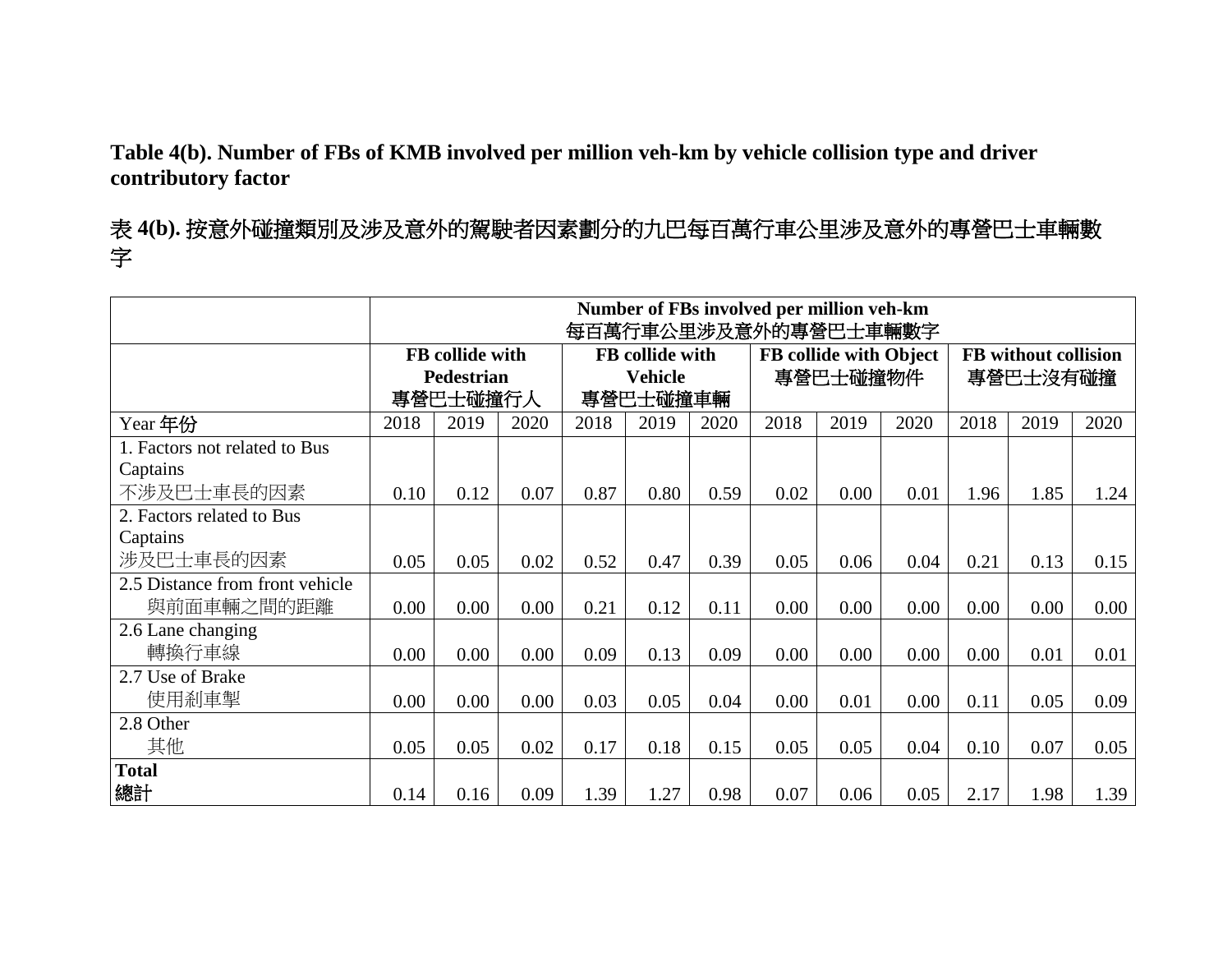**Table 5. Number of non-collision FB accidents involving passenger casualty**

### 表 **5.** 涉及專營巴士乘客傷亡而不涉及專營巴士碰撞的意外數字

| Year<br>年份 | <b>Number of</b><br>non-collision<br>accident<br>involving FBs<br>and with "FB<br>passenger<br>casualty"<br>涉及專營巴士<br>乘客傷亡而不<br>涉及專營巴士<br>碰撞的意外數<br>字 | Percentage<br>of all<br>accidents<br>involving the<br><b>FB</b><br>佔旗下專營<br>巴士涉及的<br>所有意外的<br>百分比 | Number of non-<br>collision accidents<br>involving FB<br>passenger with "lost<br>balance on<br>stairway" as the<br>casualty<br>contributory factor<br>(Number of<br>accidents)<br>涉及意外的傷者因<br>素為「在車廂內樓<br>梯失去平衡」而不<br>涉及專營巴士碰撞<br>的意外數字 | Number of non-<br>collision accidents<br>involving FB<br>passenger with<br>"injured by door"<br>as the casualty<br>contributory factor<br>(Number of<br>accidents)<br>涉及意外的傷者因<br>素為「被車門弄<br>傷」而不涉及專營<br>巴士碰撞的意外數<br>字 | Number of non-<br>collision accidents<br>involving FB<br>passenger with "lost<br>balance elsewhere<br>except on stairway"<br>as the casualty<br>contributory factor<br>(Number of accidents)<br>涉及意外的傷者因素<br>為「在車廂內(非樓<br>梯)失去平衡」而不<br>涉及專營巴士碰撞的<br>意外數字 |
|------------|-------------------------------------------------------------------------------------------------------------------------------------------------------|---------------------------------------------------------------------------------------------------|-----------------------------------------------------------------------------------------------------------------------------------------------------------------------------------------------------------------------------------------|------------------------------------------------------------------------------------------------------------------------------------------------------------------------------------------------------------------------|----------------------------------------------------------------------------------------------------------------------------------------------------------------------------------------------------------------------------------------------------------|
| 2018       | 712                                                                                                                                                   | 57.1%                                                                                             | 94                                                                                                                                                                                                                                      | 3                                                                                                                                                                                                                      | 308                                                                                                                                                                                                                                                      |
| 2019       | 653                                                                                                                                                   | 56.4%                                                                                             | 82                                                                                                                                                                                                                                      | $\overline{2}$                                                                                                                                                                                                         | 308                                                                                                                                                                                                                                                      |
| 2020       | 421                                                                                                                                                   | 54.0%                                                                                             | 60                                                                                                                                                                                                                                      |                                                                                                                                                                                                                        | 179                                                                                                                                                                                                                                                      |

Source : Transport Department